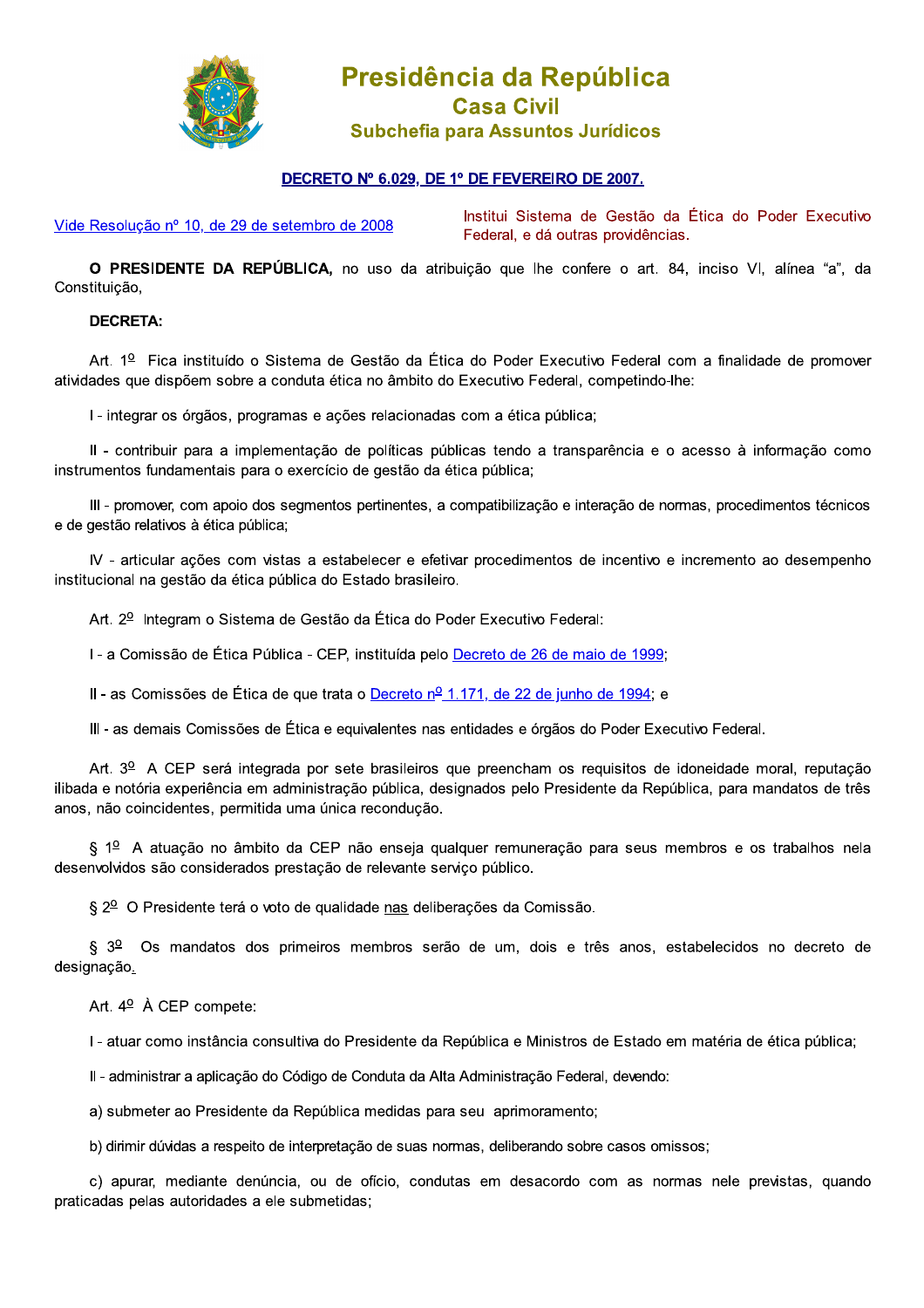III - dirimir dúvidas de interpretação sobre as normas do Código de Ética Profissional do Servidor Público Civil do Poder Executivo Federal de que trata o Decreto no 1.171, de 1994;

IV - coordenar, avaliar e supervisionar o Sistema de Gestão da Ética Pública do Poder Executivo Federal;

V - aprovar o seu regimento interno; e

VI - escolher o seu Presidente.

Parágrafo único. A CEP contará com uma Secretaria-Executiva, vinculada à Casa Civil da Presidência da República, à qual competirá prestar o apoio técnico e administrativo aos trabalhos da Comissão.

Art. 5° Cada Comissão de Ética de que trata o Decreto no 1171, de 1994, será integrada por três membros titulares e três suplentes, escolhidos entre servidores e empregados do seu quadro permanente, e designados pelo dirigente máximo da respectiva entidade ou órgão, para mandatos não coincidentes de três anos.

Art. 6º É dever do titular de entidade ou órgão da Administração Pública Federal, direta e indireta:

I - assegurar as condições de trabalho para que as Comissões de Ética cumpram suas funções, inclusive para que do exercício das atribuições de seus integrantes não lhes resulte qualquer prejuízo ou dano;

II - conduzir em seu âmbito a avaliação da gestão da ética conforme processo coordenado pela Comissão de Ética Pública.

Art. 7º Compete às Comissões de Ética de que tratam os incisos II e III do art. 2º:

I - atuar como instância consultiva de dirigentes e servidores no âmbito de seu respectivo órgão ou entidade;

Il - aplicar o Código de Ética Profissional do Servidor Público Civil do Poder Executivo Federal, aprovado pelo Decreto 1.171, de 1994, devendo:

a) submeter à Comissão de Ética Pública propostas para seu aperfeicoamento;

b) dirimir dúvidas a respeito da interpretação de suas normas e deliberar sobre casos omissos;

c) apurar, mediante denúncia ou de ofício, conduta em desacordo com as normas éticas pertinentes; e

d) recomendar, acompanhar e avaliar, no âmbito do órgão ou entidade a que estiver vinculada, o desenvolvimento de ações objetivando a disseminação, capacitação e treinamento sobre as normas de ética e disciplina;

III - representar a respectiva entidade ou órgão na Rede de Ética do Poder Executivo Federal a que se refere o art.  $9^{\circ}$ ; e

IV - supervisionar a observância do Código de Conduta da Alta Administração Federal e comunicar à CEP situações que possam configurar descumprimento de suas normas.

§ 1º Cada Comissão de Ética contará com uma Secretaria-Executiva, vinculada administrativamente à instância máxima da entidade ou órgão, para cumprir plano de trabalho por ela aprovado e prover o apoio técnico e material necessário ao cumprimento das suas atribuições.

§ 2<sup>0</sup> As Secretarias-Executivas das Comissões de Ética serão chefiadas por servidor ou empregado do quadro permanente da entidade ou órgão, ocupante de cargo de direção compatível com sua estrutura, alocado sem aumento de despesas.

Art. 8<sup>0</sup> Compete às instâncias superiores dos órgãos e entidades do Poder Executivo Federal, abrangendo a administração direta e indireta:

I - observar e fazer observar as normas de ética e disciplina:

II - constituir Comissão de Ética:

III - garantir os recursos humanos, materiais e financeiros para que a Comissão cumpra com suas atribuições; e

IV - atender com prioridade às solicitações da CEP.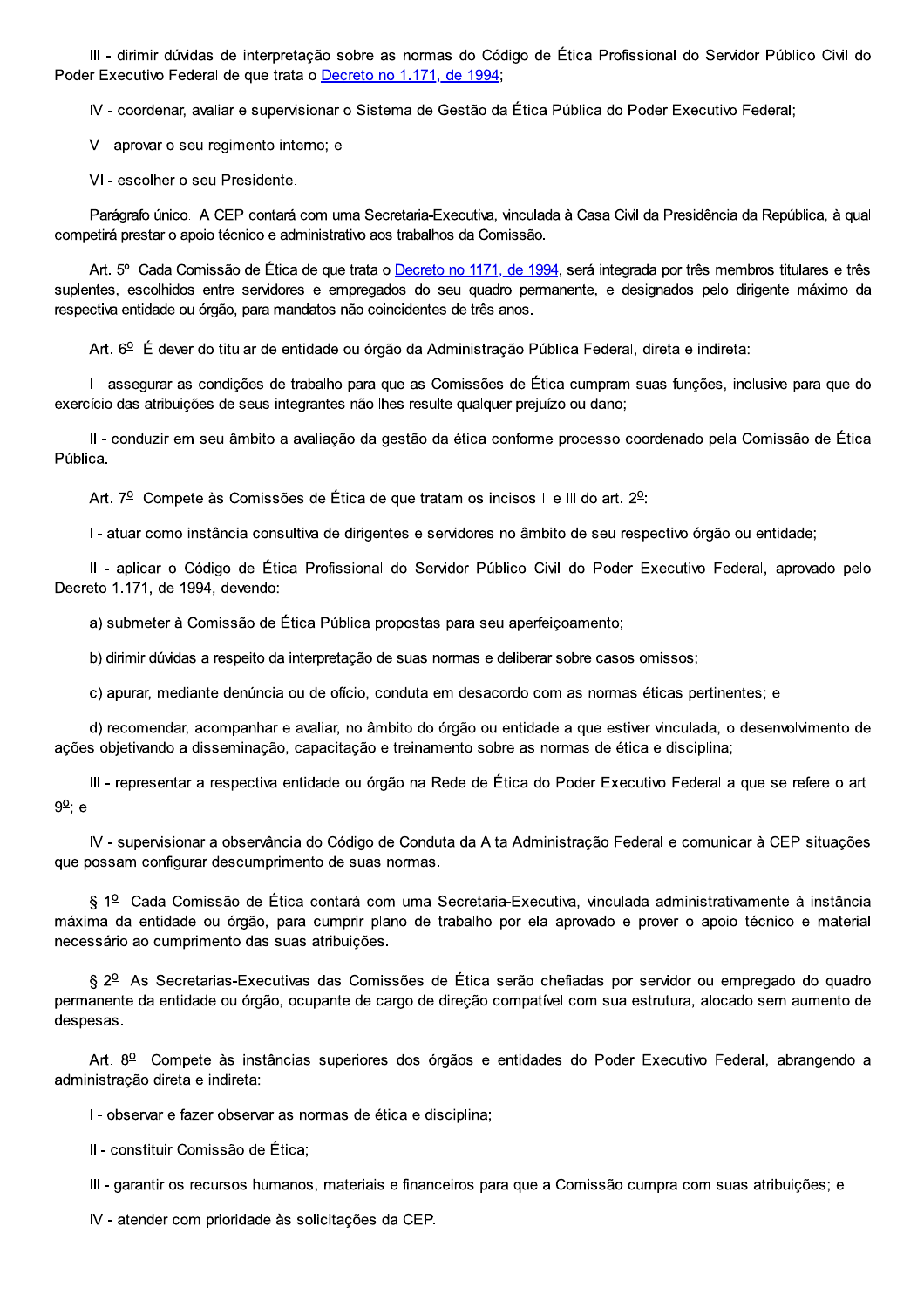Art. 9<sup>0</sup> Fica constituída a Rede de Ética do Poder Executivo Federal, integrada pelos representantes das Comissões de Ética de que tratam os incisos I, II e III do art. 2<sup>0</sup>, com o objetivo de promover a cooperação técnica e a avaliação em gestão da ética.

Parágrafo único. Os integrantes da Rede de Ética se reunirão sob a coordenação da Comissão de Ética Pública, pelo menos uma vez por ano, em fórum específico, para avaliar o programa e as ações para a promoção da ética na administração pública.

Art. 10. Os trabalhos da CEP e das demais Comissões de Ética devem ser desenvolvidos com celeridade e observância dos sequintes princípios:

I - proteção à honra e à imagem da pessoa investigada;

Il - proteção à identidade do denunciante, que deverá ser mantida sob reserva, se este assim o desejar; e

III - independência e imparcialidade dos seus membros na apuração dos fatos, com as garantias asseguradas neste Decreto.

Art. 11. Qualquer cidadão, agente público, pessoa jurídica de direito privado, associação ou entidade de classe poderá provocar a atuação da CEP ou de Comissão de Ética, visando à apuração de infração ética imputada a agente público, órgão ou setor específico de ente estatal.

Parágrafo único. Entende-se por agente público, para os fins deste Decreto, todo aquele que, por força de lei, contrato ou qualquer ato jurídico, preste servicos de natureza permanente, temporária, excepcional ou eventual, ainda que sem retribuição financeira, a órgão ou entidade da administração pública federal, direta e indireta.

Art. 12. O processo de apuração de prática de ato em desrespeito ao preceituado no Código de Conduta da Alta Administração Federal e no Código de Ética Profissional do Servidor Público Civil do Poder Executivo Federal será instaurado, de ofício ou em razão de denúncia fundamentada, respeitando-se, sempre, as garantias do contraditório e da ampla defesa, pela Comissão de Ética Pública ou Comissões de Ética de que tratam o incisos II e III do art. 2°, conforme o caso, que notificará o investigado para manifestar-se, por escrito, no prazo de dez dias.

§ 1º O investigado poderá produzir prova documental necessária à sua defesa.

§ 2º As Comissões de Ética poderão requisitar os documentos que entenderem necessários à instrução probatória e, também, promover diligências e solicitar parecer de especialista.

§ 3º Na hipótese de serem juntados aos autos da investigação, após a manifestação referida no caput deste artigo, novos elementos de prova, o investigado será notificado para nova manifestação, no prazo de dez dias.

§ 4º Concluída a instrução processual, as Comissões de Ética proferirão decisão conclusiva e fundamentada.

§ 5º Se a conclusão for pela existência de falta ética, além das providências previstas no Código de Conduta da Alta Administração Federal e no Código de Ética Profissional do Servidor Público Civil do Poder Executivo Federal, as Comissões de Ética tomarão as seguintes providências, no que couber:

I - encaminhamento de sugestão de exoneração de cargo ou função de confiança à autoridade hierarquicamente superior ou devolução ao órgão de origem, conforme o caso;

II -- encaminhamento, conforme o caso, para a Controladoria-Geral da União ou unidade específica do Sistema de Correição do Poder Executivo Federal de que trata o Decreto n o 5.480, de 30 de junho de 2005, para exame de eventuais transgressões disciplinares: e

III - recomendação de abertura de procedimento administrativo, se a gravidade da conduta assim o exigir.

Art. 13. Será mantido com a chancela de "reservado", até que esteja concluído, qualquer procedimento instaurado para apuração de prática em desrespeito às normas éticas.

§ 1º Concluída a investigação e após a deliberação da CEP ou da Comissão de Ética do órgão ou entidade, os autos do procedimento deixarão de ser reservados.

§ 2º Na hipótese de os autos estarem instruídos com documento acobertado por sigilo legal, o acesso a esse tipo de documento somente será permitido a quem detiver igual direito perante o órgão ou entidade originariamente encarregado da sua guarda.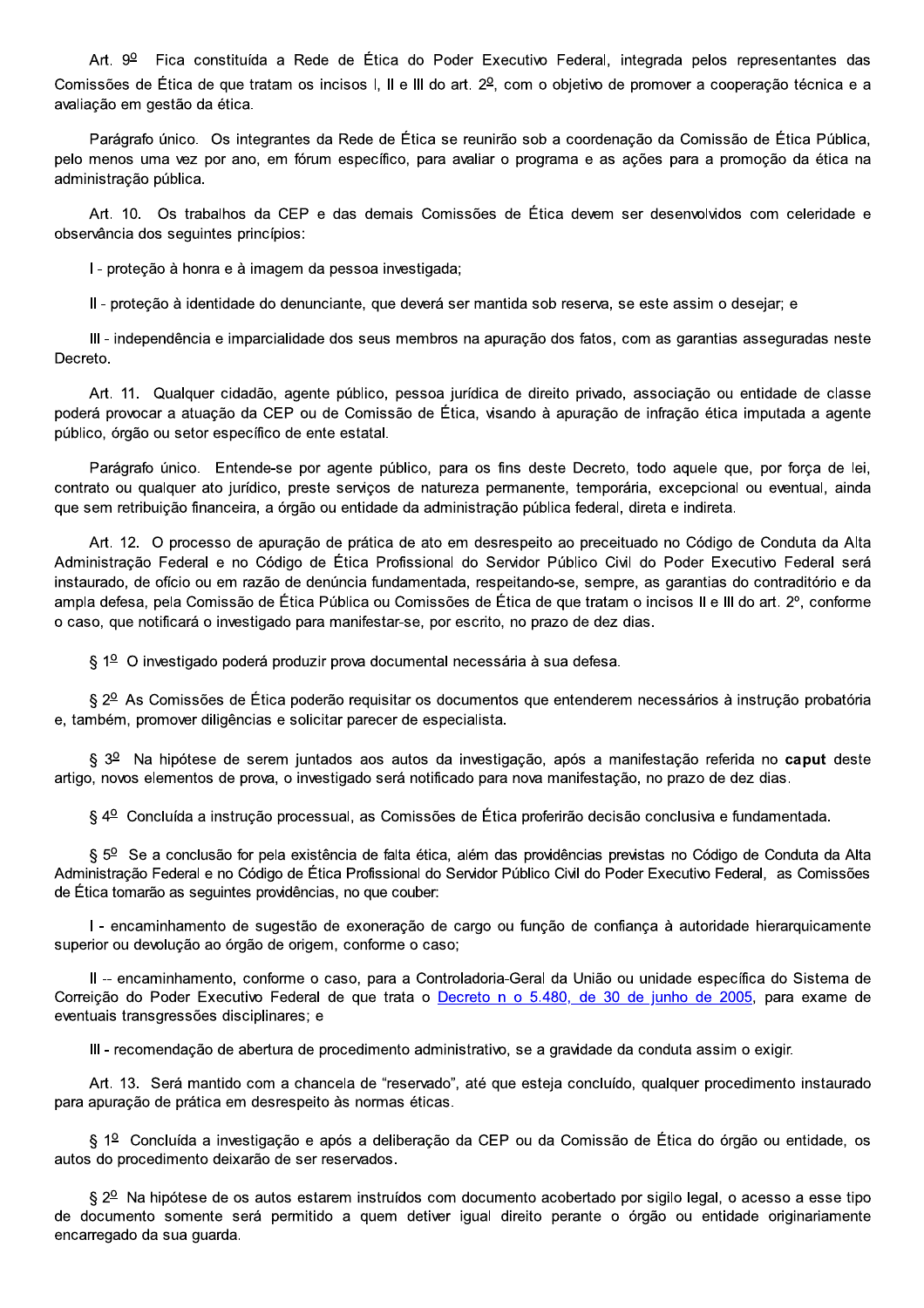§ 3<sup>0</sup> Para resguardar o sigilo de documentos que assim devam ser mantidos, as Comissões de Ética, depois de concluído o processo de investigação, providenciarão para que tais documentos seiam desentranhados dos autos, lacrados e acautelados.

Art. 14. A qualquer pessoa que esteja sendo investigada é assegurado o direito de saber o que lhe está sendo imputado. de conhecer o teor da acusação e de ter vista dos autos, no recinto das Comissões de Ética, mesmo que ainda não tenha sido notificada da existência do procedimento investigatório.

Parágrafo único. O direito assegurado neste artigo inclui o de obter cópia dos autos e de certidão do seu teor.

Art. 15. Todo ato de posse, investidura em função pública ou celebração de contrato de trabalho, dos agentes públicos referidos no parágrafo único do art. 11, deverá ser acompanhado da prestação de compromisso solene de acatamento e observância das regras estabelecidas pelo Código de Conduta da Alta Administração Federal, pelo Código de Ética Profissional do Servidor Público Civil do Poder Executivo Federal e pelo Código de Ética do órgão ou entidade, conforme o caso.

Parágrafo único. A posse em cargo ou função pública que submeta a autoridade às normas do Código de Conduta da Alta Administração Federal deve ser precedida de consulta da autoridade à Comissão de Ética Pública-acerca de situação que possa suscitar conflito de interesses.

Art. 16. As Comissões de Ética não poderão escusar-se de proferir decisão sobre matéria de sua competência alegando omissão do Código de Conduta da Alta Administração Federal, do Código de Ética Profissional do Servidor Público Civil do Poder Executivo Federal ou do Código de Ética do órgão ou entidade, que, se existente, será suprida pela analogia e invocação aos princípios da legalidade, impessoalidade, moralidade, publicidade e eficiência.

§ 1º Havendo dúvida quanto à legalidade, a Comissão de Ética competente deverá ouvir previamente a área jurídica do órgão ou entidade.

§ 2º Cumpre à CEP responder a consultas sobre aspectos éticos que lhe forem dirigidas pelas demais Comissões de Ética e pelos órgãos e entidades que integram o Executivo Federal, bem como pelos cidadãos e servidores que venham a ser indicados para ocupar cargo ou função abrangida pelo Código de Conduta da Alta Administração Federal.

Art. 17. As Comissões de Ética, sempre que constatarem a possível ocorrência de ilícitos penais, civis, de improbidade administrativa ou de infração disciplinar, encaminharão cópia dos autos às autoridades competentes para apuração de tais fatos, sem prejuízo das medidas de sua competência.

Art. 18. As decisões das Comissões de Ética, na análise de qualquer fato ou ato submetido à sua apreciação ou por ela levantado, serão resumidas em ementa e, com a omissão dos nomes dos investigados, divulgadas no sítio do próprio órgão, bem como remetidas à Comissão de Ética Pública.

Art. 19. Os trabalhos nas Comissões de Ética de que tratam os incisos II e III do art. 2º são considerados relevantes e têm prioridade sobre as atribuições próprias dos cargos dos seus membros, quando estes não atuarem com exclusividade na Comissão.

Art. 20. Os órgãos e entidades da Administração Pública Federal darão tratamento prioritário às solicitações de documentos necessários à instrução dos procedimentos de investigação instaurados pelas Comissões de Ética.

§ 1º Na hipótese de haver inobservância do dever funcional previsto no caput, a Comissão de Ética adotará as providências previstas no inciso III do §  $5^{\circ}$  do art. 12.

§ 2º As autoridades competentes não poderão alegar sigilo para deixar de prestar informação solicitada pelas Comissões de Ética.

Art. 21. A infração de natureza ética cometida por membro de Comissão de Ética de que tratam os incisos II e III do art. 2º será apurada pela Comissão de Ética Pública.

Art. 22. A Comissão de Ética Pública manterá banco de dados de sanções aplicadas pelas Comissões de Ética de que tratam os incisos II e III do art. 2º e de suas próprias sanções, para fins de consulta pelos órgãos ou entidades da administração pública federal, em casos de nomeação para cargo em comissão ou de alta relevância pública.

Parágrafo único. O banco de dados referido neste artigo engloba as sanções aplicadas a qualquer dos agentes públicos mencionados no parágrafo único do art. 11 deste Decreto.

Art. 23. Os representantes das Comissões de Ética de que tratam os incisos II e III do art. 2<sup>0</sup> atuarão como elementos de ligação com a CEP, que disporá em Resolução própria sobre as atividades que deverão desenvolver para o cumprimento desse mister.